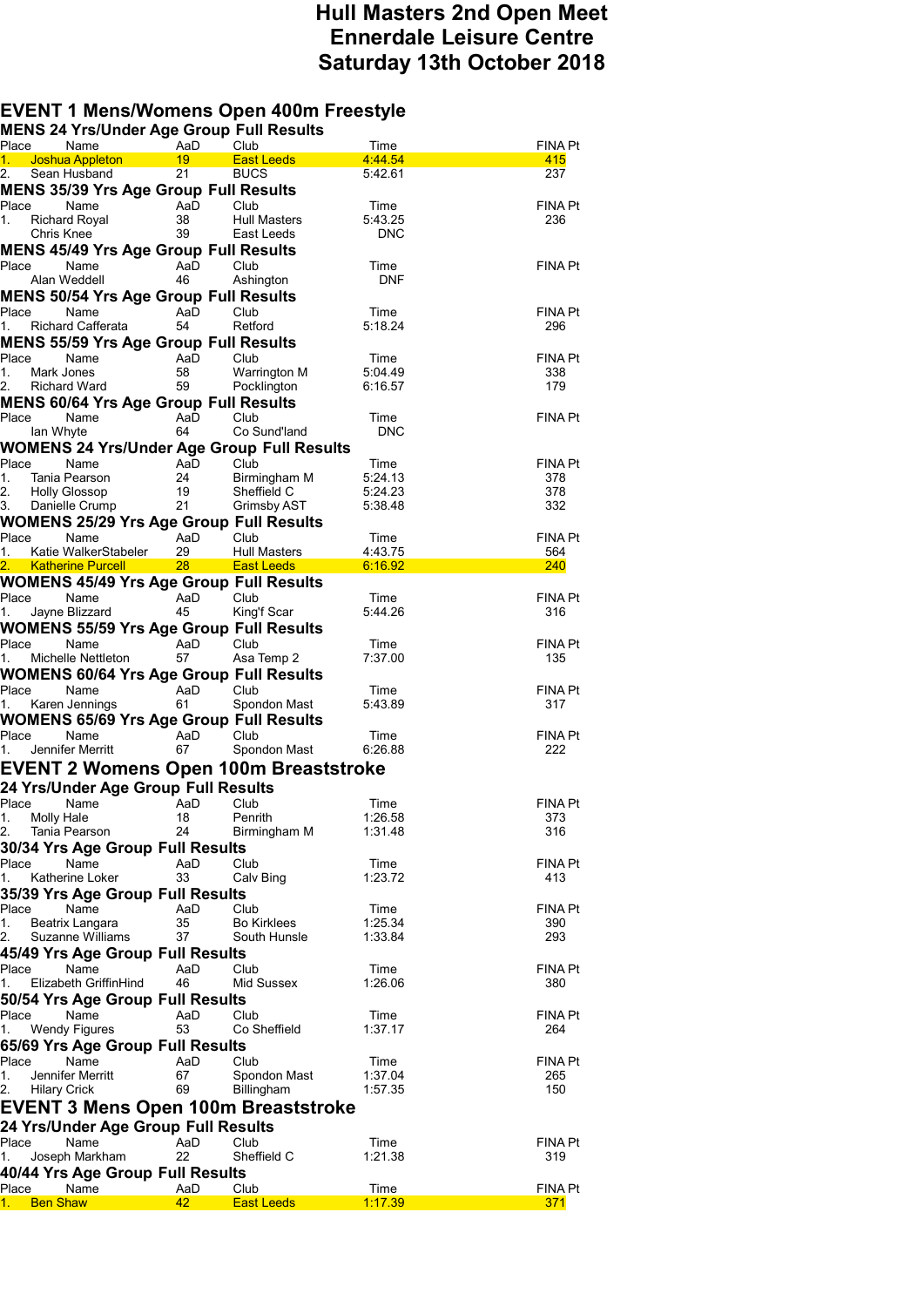| 50/54 Yrs Age Group Full Results                      |                 |                                     |                |                       |
|-------------------------------------------------------|-----------------|-------------------------------------|----------------|-----------------------|
| Place<br>Name                                         | AaD             | Club                                | Time           | FINA Pt               |
| <b>Andrew Carr</b><br>1.                              | 52              | <b>East Leeds</b>                   | <u>1:26.01</u> | 270                   |
| 55/59 Yrs Age Group Full Results<br>Place<br>Name     | AaD             | Club                                | Time           | FINA Pt               |
| 1.<br>Mark Jones                                      | 58              | Warrington M                        | 1:30.80        | 229                   |
| 60/64 Yrs Age Group Full Results                      |                 |                                     |                |                       |
| Place<br>Name                                         | AaD             | Club                                | Time           | FINA Pt               |
| Peter Garland<br>1.                                   | 64              | <b>Hull Masters</b>                 | 1:27.95        | 252                   |
| 80 Yrs/Over Age Group Full Results                    |                 |                                     |                |                       |
| Place<br>Name                                         | AaD             | Club                                | Time           | FINA Pt               |
| 1.<br>Colin Sage                                      | 82              | Hull Masters                        | 2:03.06        | 92                    |
| <b>EVENT 4 Womens Open 50m Butterfly</b>              |                 |                                     |                |                       |
| 24 Yrs/Under Age Group Full Results                   |                 |                                     |                |                       |
| Place<br>Name<br><b>Holly Glossop</b><br>1.           | AaD<br>19       | Club<br>Sheffield C                 | Time<br>38.08  | FINA Pt<br>262        |
| 25/29 Yrs Age Group Full Results                      |                 |                                     |                |                       |
| Place<br>Name                                         | AaD             | Club                                | Time           | FINA Pt               |
| 1.<br>Rebecca Pearson                                 | 27              | <b>Warrington M</b>                 | 32.67          | 415                   |
| 2.<br><b>Amy Hicks</b>                                | 26 <sup>2</sup> | <b>East Leeds</b>                   | 41.89          | 197                   |
| <b>Katherine Purcell</b><br>3.                        | 28 <sup>2</sup> | <b>East Leeds</b>                   | 45.90          | <b>149</b>            |
| 30/34 Yrs Age Group Full Results<br>Place             |                 |                                     |                |                       |
| Name<br>1.<br>Lucy Rodwell                            | AaD<br>32       | Club<br>Sheffield C                 | Time<br>32.25  | <b>FINA Pt</b><br>432 |
| 2.<br>Kimberley Clarkson                              | 34              | <b>Bo Kirklees</b>                  | 37.88          | 266                   |
| 35/39 Yrs Age Group Full Results                      |                 |                                     |                |                       |
| Place<br>Name                                         | AaD             | Club                                | Time           | FINA Pt               |
| 1.<br>Suzanne Williams                                | 37              | South Hunsle                        | 40.63          | 216                   |
| AnnMarie Blowman<br>45/49 Yrs Age Group Full Results  | 39              | South Hunsle                        | 47.40          | 136                   |
| Place<br>Name                                         | AaD             | Club                                | Time           | FINA Pt               |
| 1.<br>Elizabeth GriffinHind                           | 46              | Mid Sussex                          | 36.34          | 301                   |
| Janice Craig                                          | 47              | Milngavie &B                        | DNC            |                       |
| 50/54 Yrs Age Group Full Results                      |                 |                                     |                |                       |
| Name<br>Place                                         | AaD             | Club                                | Time           | FINA Pt               |
| Elaine Craig                                          | 51              | Milngavie &B                        | <b>DNC</b>     |                       |
| 55/59 Yrs Age Group Full Results<br>Place<br>Name     | AaD             | Club                                | Time           | FINA Pt               |
| 1.<br>Jean Philipson                                  | 55              | South Hunsle                        | 42.13          | 193                   |
| Carol James                                           | 58              | Sheffield C                         | 46.38          | 145                   |
| 60/64 Yrs Age Group Full Results                      |                 |                                     |                |                       |
| Place<br>Name                                         | AaD             | Club                                | Time           | FINA Pt               |
| <b>Margaret Smith</b><br>1.                           | 60              | Co Milton K                         | 35.36          | 327                   |
| <b>EVENT 5 Mens Open 50m Butterfly</b>                |                 |                                     |                |                       |
| 24 Yrs/Under Age Group Full Results                   |                 |                                     |                |                       |
| Place<br>Name<br>1.<br>Robert Burton                  | AaD<br>20       | Club<br>Sheffield C                 | Time<br>26.70  | <b>FINA Pt</b><br>544 |
| 2.<br><b>Ryan Borthwick</b>                           | 24              | Co Sheffield                        | 27.70          | 487                   |
| 3.<br><b>Joshua Appleton</b>                          | 19              | <b>East Leeds</b>                   | 30.94          | 349                   |
| 25/29 Yrs Age Group Full Results                      |                 |                                     |                |                       |
| Place<br>Name                                         | AaD             | Club                                | Time           | <b>FINA Pt</b>        |
| 1.<br><b>Matthew Lees</b><br>2.<br>Alexander Thompson | 29<br>27        | Rochdale<br>Sheffield C             | 30.30<br>40.49 | 372<br>156            |
| 30/34 Yrs Age Group Full Results                      |                 |                                     |                |                       |
| Place<br>Name                                         | AaD             | Club                                | Time           | FINA Pt               |
| 1.<br><b>Wojtek Popielarz</b>                         | 31              | <b>Hull Masters</b>                 | 33.72          | 270                   |
| Robin McArty<br>2.                                    | 34              | Hull WP                             | 34.65          | 249                   |
| 35/39 Yrs Age Group Full Results                      |                 |                                     |                |                       |
| Place<br>Name<br><b>Chris Knee</b><br>1.              | AaD<br>39       | Club<br><b>East Leeds</b>           | Time<br>28.99  | FINA Pt<br>425        |
| 2.<br><b>Tristan Hymers</b>                           | 39              | Calv Bing                           | 29.33          | 410                   |
| 3.<br>David Stainforth                                | 38              | <b>Hull Masters</b>                 | 30.24          | 374                   |
| <b>James Barwick</b><br>4.                            | 36              | <b>East Leeds</b>                   | 30.34          | 370                   |
| 5.<br>John Major<br>6.<br><b>Richard Royal</b>        | 39<br>38        | Hull Masters<br><b>Hull Masters</b> | 30.73<br>34.46 | 357<br>253            |
| 40/44 Yrs Age Group Full Results                      |                 |                                     |                |                       |
| Place<br>Name                                         | AaD             | Club                                | Time           | <b>FINA Pt</b>        |
| 1.<br><b>Ben Shaw</b>                                 | 42              | <b>East Leeds</b>                   | 30.56          | 363                   |
| Gavin Chambers<br>2.                                  | 41              | Sheffield C                         | 34.76          | 246                   |
| 45/49 Yrs Age Group Full Results                      | AaD             |                                     |                |                       |
| Place<br>Name<br>1.<br><b>Matthew Rudd</b>            | 45              | Club<br>Hull Masters                | Time<br>34.49  | FINA Pt<br>252        |
| 2.<br><b>Andrew Pritchard</b>                         | 47              | Hull WP                             | 38.66          | 179                   |
| 50/54 Yrs Age Group Full Results                      |                 |                                     |                |                       |
| Place<br>Name                                         | AaD             | Club                                | Time           | FINA Pt               |
| Jonathan Saunders<br>1.                               | 52              | Co Sheffield                        | 32.29          | 307                   |
| 55/59 Yrs Age Group Full Results                      |                 |                                     |                |                       |
| Place<br>Name<br>1.<br>lan Harman                     | AaD<br>59       | Club<br>Hull Masters                | Time<br>33.61  | <b>FINA Pt</b><br>272 |
| 2.<br>Mark Jones                                      | 58              | Warrington M                        | 38.33          | 183                   |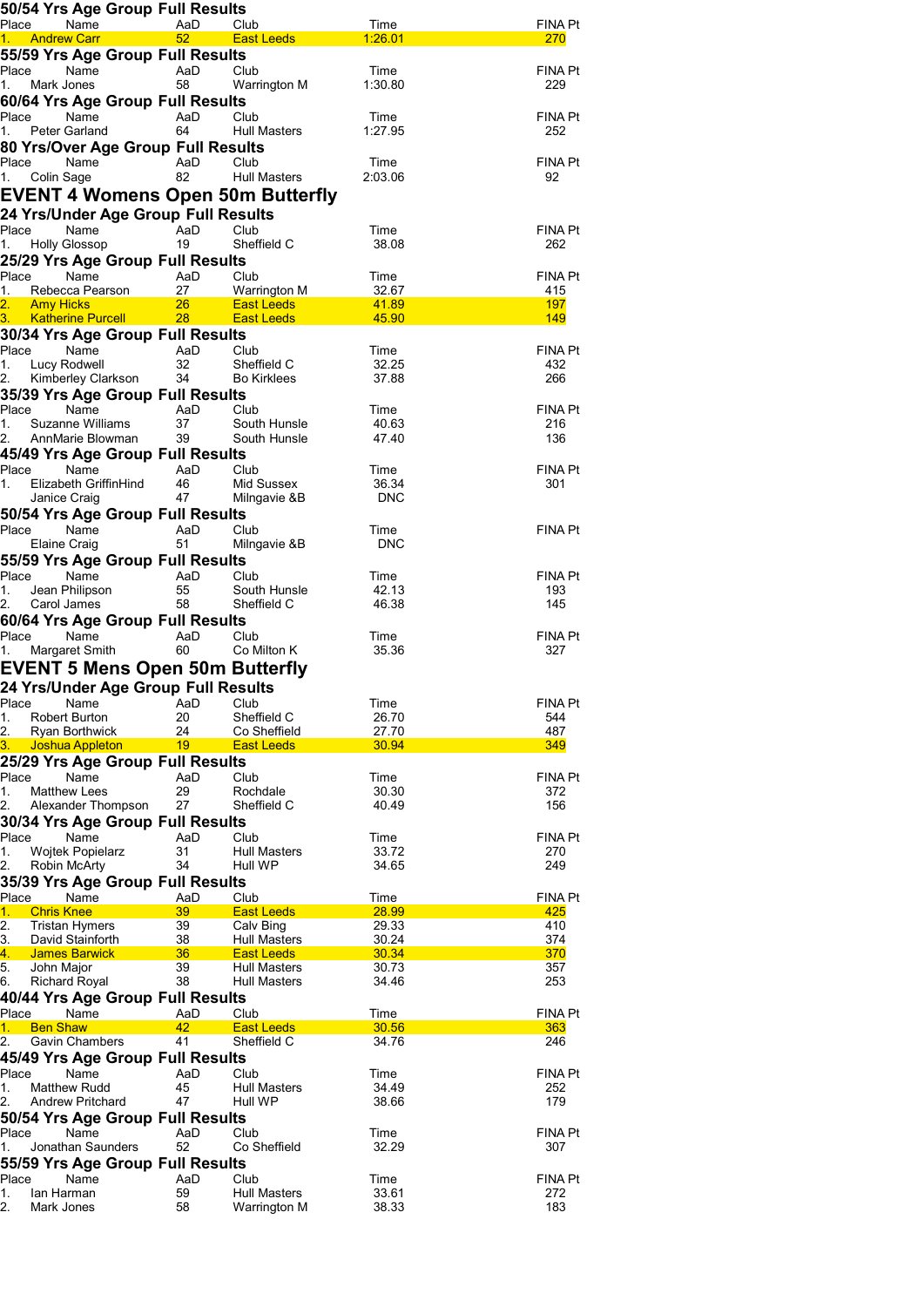|                                          | 60/64 Yrs Age Group Full Results                                              |                 |                                            |                     |                       |
|------------------------------------------|-------------------------------------------------------------------------------|-----------------|--------------------------------------------|---------------------|-----------------------|
| Place<br>1.                              | Name<br>David Bradford                                                        | AaD<br>60       | Club<br>Sheffield C                        | Time<br>34.26       | FINA Pt<br>257        |
| 2.<br>Peter Garland                      |                                                                               | 64              | Hull Masters                               | 43.69               | 124                   |
|                                          |                                                                               |                 | <b>EVENT 6 Womens Open 100m Backstroke</b> |                     |                       |
|                                          | 24 Yrs/Under Age Group Full Results                                           |                 |                                            |                     |                       |
| Place<br>1.                              | Name<br>Holly Glossop                                                         | AaD<br>19       | Club<br>Sheffield C                        | Time<br>1:25.62     | FINA Pt<br>265        |
|                                          | 30/34 Yrs Age Group Full Results                                              |                 |                                            |                     |                       |
| Place                                    | Name                                                                          | AaD             | Club                                       | Time                | FINA Pt               |
| 1.                                       | Katherine Loker<br>35/39 Yrs Age Group Full Results                           | 33              | Calv Bing                                  | 1:15.05             | 394                   |
| Place                                    | Name                                                                          | AaD             | Club                                       | Time                | FINA Pt               |
| 1.                                       | AnnMarie Blowman                                                              | 39              | South Hunsle                               | 1:44.62             | 145                   |
|                                          | 65/69 Yrs Age Group Full Results                                              |                 |                                            |                     |                       |
| Place Name<br><b>Hilary Crick</b><br>1.  |                                                                               | AaD<br>69       | Club<br>Billingham                         | Time<br>1:49.27     | FINA Pt<br>127        |
|                                          |                                                                               |                 | EVENT 7 Mens Open 100m Backstroke          |                     |                       |
|                                          | 24 Yrs/Under Age Group Full Results                                           |                 |                                            |                     |                       |
| Place                                    | Name                                                                          | AaD             | Club                                       | Time                | FINA Pt               |
| 1.<br>Thomas Day                         | Joseph Markham                                                                | 19<br>22        | Co Sheffield<br>Sheffield C                | 1:07.24<br>1:14.94  | 385<br>278            |
|                                          | 25/29 Yrs Age Group Full Results                                              |                 |                                            |                     |                       |
| Place                                    | Name                                                                          | AaD             | Club                                       | Time                | FINA Pt               |
|                                          | Alexander Thompson<br>45/49 Yrs Age Group Full Results                        | 27              | Sheffield C                                | 1:22.90             | 205                   |
| Place                                    | Name                                                                          | AaD             | Club                                       | Time                | <b>FINA Pt</b>        |
| 1.<br>Alan Weddell                       |                                                                               | 46              | Ashington                                  | 1:38.21             | 123                   |
|                                          | 50/54 Yrs Age Group Full Results                                              |                 |                                            |                     |                       |
| Place                                    | Name<br>1. Andrew Carr <b>Andrew Carr</b>                                     | AaD             | Club<br>52 East Leeds                      | Time<br>1:15.61     | FINA Pt<br>270        |
|                                          | 55/59 Yrs Age Group Full Results                                              |                 |                                            |                     |                       |
| Place                                    | Name                                                                          | AaD             | Club                                       | Time                | <b>FINA Pt</b>        |
| 1.<br>Stephen Allen<br>2.<br>Mark Jones  |                                                                               | 58<br>58        | Hull Masters<br>Warrington M               | 1:14.27<br>1:23.74  | 285<br>199            |
|                                          |                                                                               |                 | <b>EVENT 8 Womens Open 50m Freestyle</b>   |                     |                       |
|                                          | 24 Yrs/Under Age Group Full Results                                           |                 |                                            |                     |                       |
| Place                                    | Name                                                                          | AaD             | Club                                       | Time                | FINA Pt               |
| Molly Hale<br>1.                         |                                                                               | 18<br>24        | Penrith                                    | 32.34<br>32.92      | 371<br>351            |
| Harriet Smith                            | 25/29 Yrs Age Group Full Results                                              |                 | Co Sheffield                               |                     |                       |
| Place                                    | Name                                                                          | AaD             |                                            |                     | FINA Pt               |
|                                          |                                                                               |                 | Club                                       | Time                |                       |
| 1.                                       | Katie WalkerStabeler                                                          | 29              | <b>Hull Masters</b>                        | 28.92               | 518                   |
|                                          | Rebecca Pearson 27                                                            | 26 <sup>2</sup> | Warrington M<br><b>East Leeds</b>          | 30.00<br>34.27      | 464<br>311            |
| <b>3.</b> Amy Hicks <b>Amy Hicks</b>     | <mark>4.   Katherine Purcell</mark>                                           | 28              | <b>East Leeds</b>                          | 35.19               | 288                   |
|                                          | 30/34 Yrs Age Group Full Results                                              |                 |                                            |                     |                       |
| Place<br>1.<br>Lucy Rodwell              | Name                                                                          | AaD<br>32       | Club<br>Sheffield C                        | Time<br>30.74       | <b>FINA Pt</b><br>432 |
| 2.                                       | Kimberley Clarkson                                                            | 34              | <b>Bo Kirklees</b>                         | 32.94               | 351                   |
| 3.<br>Jade Oriowo                        |                                                                               | 34              | <b>Hull Masters</b>                        | 34.74               | 299                   |
|                                          | 35/39 Yrs Age Group Full Results<br>Name                                      | AaD             | Club                                       | Time                | <b>FINA Pt</b>        |
|                                          | Suzanne Williams                                                              | 37              | South Hunsle                               | 32.25               | 374                   |
| Place<br>1.<br>2.<br><b>Vicky Hewick</b> |                                                                               | 38              | <b>Hull Masters</b>                        | 33.69               | 328                   |
| 3.                                       | Beatrix Langara<br>45/49 Yrs Age Group Full Results                           | 35              | <b>Bo Kirklees</b>                         | 35.08               | 290                   |
|                                          | Name                                                                          | AaD             | Club                                       | Time                | <b>FINA Pt</b>        |
| Place<br>1.                              | Samantha Almond                                                               | 47              | South Hunsle                               | 32.53               | 364                   |
| Janice Craig                             | Jayne Blizzard                                                                | 45<br>47        | King'f Scar<br>Milngavie &B                | 34.04<br><b>DNC</b> | 318                   |
| 2.                                       | 50/54 Yrs Age Group Full Results                                              |                 |                                            |                     |                       |
| Place                                    | Name                                                                          | AaD             | Club                                       | Time                | FINA Pt               |
| Elaine Craig                             |                                                                               | 51              | Milngavie &B                               | <b>DNC</b>          |                       |
| Place                                    | 55/59 Yrs Age Group Full Results<br>Name                                      | AaD             | Club                                       | Time                | FINA Pt               |
| 1.<br>Carol James                        |                                                                               | 58              | Sheffield C                                | 38.31               | 223                   |
|                                          | 60/64 Yrs Age Group Full Results                                              |                 |                                            |                     |                       |
|                                          | Name<br>Margaret Smith                                                        | AaD<br>60       | Club<br>Co Milton K                        | Time<br>32.49       | <b>FINA Pt</b><br>365 |
|                                          | Suzanne Clarkson                                                              | 63              | <b>Hull Masters</b>                        | 52.84               | 85                    |
| Place<br>1.<br>2.                        | 80 Yrs/Over Age Group Full Results                                            |                 |                                            |                     |                       |
| Place<br>1.                              | Name                                                                          | AaD<br>83       | Club<br><b>Hull Masters</b>                | Time<br>1:05.76     | FINA Pt<br>44         |
| <b>Betty Grayson</b>                     |                                                                               |                 |                                            |                     |                       |
|                                          | <b>EVENT 9 Mens Open 50m Freestyle</b><br>24 Yrs/Under Age Group Full Results |                 |                                            |                     |                       |
|                                          | Name                                                                          | AaD             | Club                                       | Time                | <b>FINA Pt</b>        |
| Place<br>1.<br><b>Robert Burton</b>      |                                                                               | 20              | Sheffield C                                | 24.86               | 541                   |
| Thomas Day                               | Ryan Borthwick                                                                | 24<br>19        | Co Sheffield<br>Co Sheffield               | 26.03<br>27.66      | 471<br>392            |
| 2.<br>3.<br>4.<br>5.<br>Joseph Clark     | <b>Joshua Appleton</b>                                                        | 19<br>24        | <b>East Leeds</b><br>Sheffield C           | 28.57<br>1:00.63    | 356<br>37             |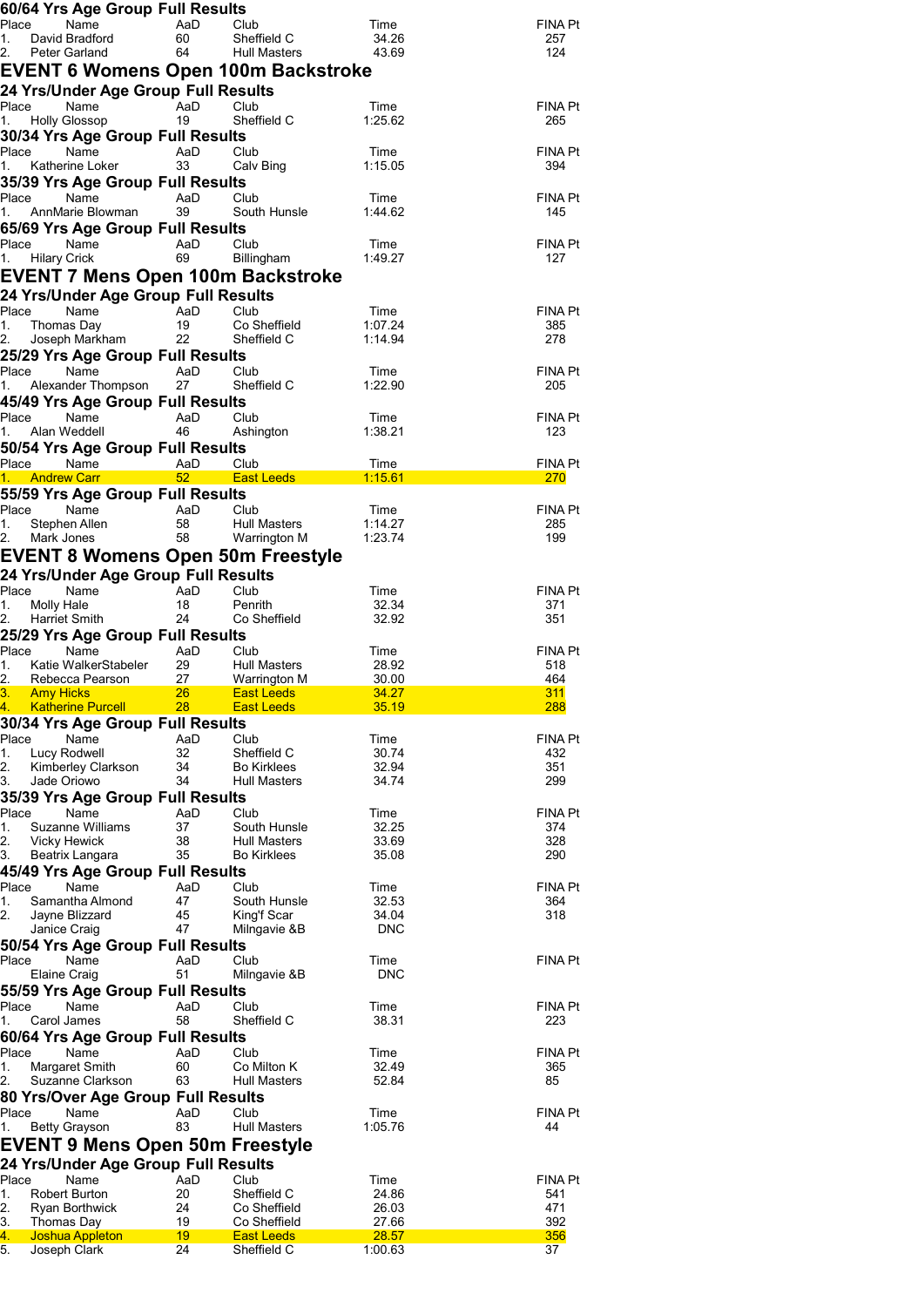|             | 25/29 Yrs Age Group Full Results                       |           |                                     |                    |                       |
|-------------|--------------------------------------------------------|-----------|-------------------------------------|--------------------|-----------------------|
| Place       | Name                                                   | AaD       | Club                                | Time               | FINA Pt               |
| 1.          | <b>Matthew Lees</b>                                    | 29        | Rochdale                            | 28.21              | 370                   |
|             | 30/34 Yrs Age Group Full Results<br>Place<br>Name      | AaD       | Club                                | Time               | FINA Pt               |
| 1.          | <b>Wojtek Popielarz</b>                                | 31        | Hull Masters                        | 29.38              | 327                   |
| 2.          | Robin McArty                                           | 34        | Hull WP                             | 31.25              | 272                   |
|             | 35/39 Yrs Age Group Full Results                       |           |                                     |                    |                       |
| Place<br>1. | Name<br><b>Chris Knee</b>                              | AaD<br>39 | Club<br><b>East Leeds</b>           | Time<br>24.96      | <b>FINA Pt</b><br>534 |
| 2.          | John Major                                             | 39        | <b>Hull Masters</b>                 | 27.12              | 416                   |
| 3.          | James Barwick                                          | $36 - 10$ | <b>East Leeds</b>                   | <b>27.44</b>       | 402                   |
| 4.<br>5.    | David Stainforth                                       | 38<br>38  | Hull Masters<br><b>Hull Masters</b> | 28.32              | 366<br>349            |
|             | Richard Royal<br>40/44 Yrs Age Group Full Results      |           |                                     | 28.76              |                       |
|             | Place<br>Name                                          | AaD       | Club                                | Time               | <b>FINA Pt</b>        |
| 1.          | Apostolos Fournaris                                    | 40        | O.E.ANab                            | 30.24              | 300                   |
| 2.          | Gavin Chambers                                         | 41        | Sheffield C                         | 31.39              | 268                   |
|             | 45/49 Yrs Age Group Full Results                       |           |                                     |                    |                       |
| Place<br>1. | Name<br>Matthew Rudd                                   | AaD<br>45 | Club<br><b>Hull Masters</b>         | Time<br>30.17      | FINA Pt<br>302        |
| 2.          | Andrew Pritchard                                       | 47        | Hull WP                             | 33.16              | 228                   |
|             | 50/54 Yrs Age Group Full Results                       |           |                                     |                    |                       |
| Place       | Name                                                   | AaD       | Club                                | Time               | FINA Pt               |
| 1.<br>2.    | Jonathan Saunders<br>Richard Cafferata                 | 52<br>54  | Co Sheffield<br>Retford             | 28.73<br>31.08     | 350<br>276            |
| 3.          | Julian Reed                                            | 53        | Co Milton K                         | 38.07              | 150                   |
|             | 55/59 Yrs Age Group Full Results                       |           |                                     |                    |                       |
| Place       | Name                                                   | AaD       | Club                                | Time               | FINA Pt               |
| 1.          | Mark Jones                                             | 58        | Warrington M                        | 32.64              | 239                   |
|             | lan Harman<br>60/64 Yrs Age Group Full Results         | 59        | <b>Hull Masters</b>                 | DQ                 |                       |
| Place       | Name                                                   | AaD       | Club                                | Time               | FINA Pt               |
| 1.          | David Bradford                                         | 60        | Sheffield C                         | 30.30              | 298                   |
|             | lan Whyte                                              | 64        | Co Sund'land                        | DNC                |                       |
|             | 70/74 Yrs Age Group Full Results<br>Place              |           |                                     |                    |                       |
| 1.          | Name<br><b>Richard Moore</b>                           | AaD<br>70 | Club<br>Hackney                     | Time<br>38.12      | FINA Pt<br>150        |
|             | 80 Yrs/Over Age Group Full Results                     |           |                                     |                    |                       |
| Place       | Name                                                   | AaD       | Club                                | Time               | FINA Pt               |
| 1.          | Colin Sage                                             | 82        | <b>Hull Masters</b>                 | 42.89              | 105                   |
|             | <b>EVENT 10 Womens Open 100m IM</b>                    |           |                                     |                    |                       |
|             | 24 Yrs/Under Age Group Full Results                    |           |                                     |                    |                       |
| Place<br>1. | Name                                                   | AaD       | Club                                | Time               | FINA Pt               |
| 2.          | Molly Hale<br>Tania Pearson                            | 18<br>24  | Penrith<br>Birmingham M             | 1:19.86<br>1:20.77 | 357<br>345            |
| 3.          | <b>Holly Glossop</b>                                   | 19        | Sheffield C                         | 1:25.19            | 294                   |
|             | 25/29 Yrs Age Group Full Results                       |           |                                     |                    |                       |
| Place       | Name<br>Rebecca Pearson                                | AaD       | Club<br><b>Warrington M</b>         | Time               | FINA Pt               |
| 1.<br>2.    | <b>Amy Hicks</b>                                       | 27<br>26  | <b>East Leeds</b>                   | 1:18.05<br>1:29.38 | 382<br>254            |
|             | 30/34 Yrs Age Group Full Results                       |           |                                     |                    |                       |
| Place       | Name                                                   | AaD       | Club                                | Time               | FINA Pt               |
| 1.          | Katherine Loker                                        | 33        | Calv Bing                           | 1:15.45            | 423                   |
| 2.          | Kimberley Clarkson<br>35/39 Yrs Age Group Full Results | 34        | <b>Bo Kirklees</b>                  | 1:26.90            | 277                   |
| Place       | Name                                                   | AaD       | Club                                | Time               | FINA Pt               |
| 1.          | Suzanne Williams                                       | 37        | South Hunsle                        | 1:30.41            | 246                   |
| 2.          | AnnMarie Blowman                                       | 39        | South Hunsle                        | 1:43.14            | 165                   |
| Place       | 45/49 Yrs Age Group Full Results<br>Name               | AaD       | Club                                | Time               | FINA Pt               |
| 1.          | Samantha Almond                                        | 47        | South Hunsle                        | 1:24.77            | 298                   |
| 2.          | Jayne Blizzard                                         | 45        | King'f Scar                         | 1:29.84            | 250                   |
|             | 50/54 Yrs Age Group Full Results                       |           |                                     |                    |                       |
| Place       | Name                                                   | AaD       | Club                                | Time               | FINA Pt               |
| 1.          | <b>Wendy Figures</b>                                   | 53        | Co Sheffield                        | 1:33.99            | 219                   |
| Place       | 55/59 Yrs Age Group Full Results<br>Name               | AaD       | Club                                | Time               | FINA Pt               |
| 1.          | Jean Philipson                                         | 55        | South Hunsle                        | 1:37.44            | 196                   |
|             | Michelle Nettleton                                     | 57        | Asa Temp 2                          | <b>DNC</b>         |                       |
|             | 60/64 Yrs Age Group Full Results                       |           |                                     |                    |                       |
| Place       | Name                                                   | AaD<br>60 | Club<br>Co Milton K                 | Time<br>1:26.65    | FINA Pt<br>279        |
| 1.          | Margaret Smith<br>80 Yrs/Over Age Group Full Results   |           |                                     |                    |                       |
| Place       |                                                        | AaD       | Club                                | Time               | FINA Pt               |
|             | Name                                                   |           |                                     |                    |                       |
| 1.          | <b>Betty Grayson</b>                                   | 83        | <b>Hull Masters</b>                 | 2:44.29            | 41                    |
|             | EVENT 11 Mens Open 100m IM                             |           |                                     |                    |                       |
|             | 24 Yrs/Under Age Group Full Results                    |           |                                     |                    |                       |
| Place<br>1. | Name<br>Thomas Day                                     | AaD<br>19 | Club<br>Co Sheffield                | Time<br>1:07.75    | <b>FINA Pt</b><br>409 |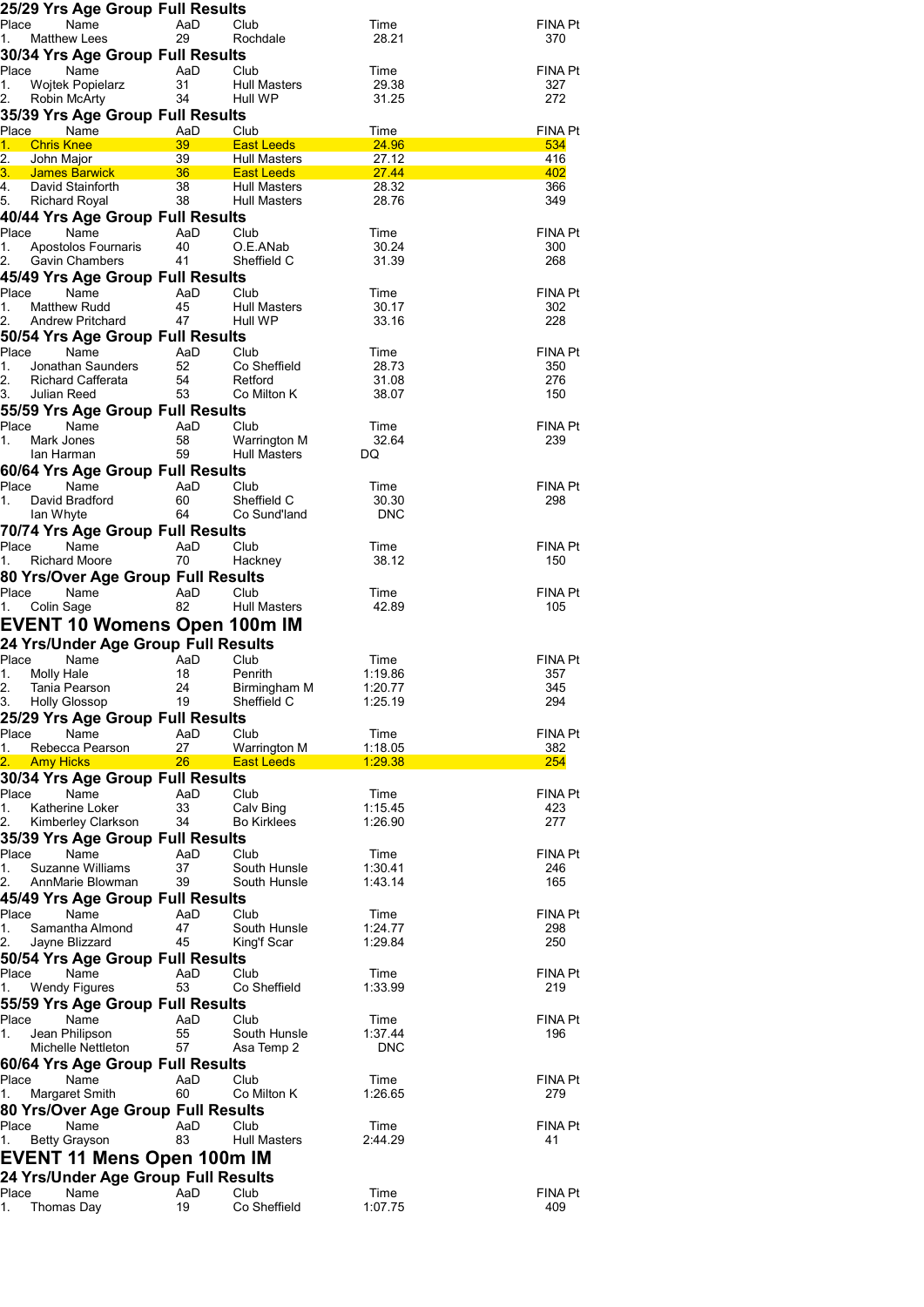|                                               | 25/29 Yrs Age Group Full Results               |               |                                                   |                       |                |
|-----------------------------------------------|------------------------------------------------|---------------|---------------------------------------------------|-----------------------|----------------|
| Place                                         | Name                                           | AaD           | Club                                              | Time                  | FINA Pt        |
| <b>Matthew Lees</b><br>1.                     | 30/34 Yrs Age Group Full Results               | 29            | Rochdale                                          | 1:15.64               | 294            |
| Place                                         | Name                                           | AaD           | Club                                              | Time                  | FINA Pt        |
| 1.                                            | Wojtek Popielarz                               | 31            | Hull Masters                                      | 1:19.31               | 255            |
| 2.<br>Robin McArty                            |                                                | 34            | Hull WP                                           | 1:25.71               | 202            |
|                                               | 35/39 Yrs Age Group Full Results               |               |                                                   |                       |                |
| Place<br>1.<br><b>Tristan Hymers</b>          | Name                                           | AaD<br>39     | Club<br>Calv Bing                                 | Time<br>1:08.75       | FINA Pt<br>391 |
| 2.<br><b>Richard Royal</b>                    |                                                | 38            | Hull Masters                                      | 1:18.71               | 260            |
|                                               | 40/44 Yrs Age Group Full Results               |               |                                                   |                       |                |
| Place Name                                    |                                                | AaD<br>Club   |                                                   | Time                  | FINA Pt        |
| 1.<br><b>Ben Shaw</b><br>2.                   | <b>Gavin Chambers</b>                          | 42<br>41      | <b>East Leeds</b><br>Sheffield C                  | 1:07.61<br>1:23.54    | 411<br>218     |
|                                               | Apostolos Fournaris                            | 40            | O.E.ANab                                          | DQ T 1L               |                |
|                                               | 45/49 Yrs Age Group Full Results               |               |                                                   |                       |                |
| Place                                         | Name                                           | AaD           | Club                                              | Time                  | <b>FINA Pt</b> |
| 1.<br>Alan Weddell<br>2.                      | Andrew Pritchard                               | 46<br>47      | Ashington<br>Hull WP                              | 1:25.60<br>1:34.41    | 202<br>151     |
|                                               | 50/54 Yrs Age Group Full Results               |               |                                                   |                       |                |
| Place                                         | Name                                           | AaD           | Club                                              | Time                  | FINA Pt        |
| 1.                                            | Jonathan Saunders                              | 52            | Co Sheffield                                      | 1:15.57               | 294            |
|                                               | 55/59 Yrs Age Group Full Results               |               |                                                   |                       |                |
| Place<br>1.<br>Mark Jones                     | Name                                           | AaD<br>58     | Club<br>Warrington M                              | Time<br>1:21.68       | FINA Pt<br>233 |
| Stephen Allen                                 |                                                | 58            | <b>Hull Masters</b>                               | <b>DNC</b>            |                |
|                                               | 60/64 Yrs Age Group Full Results               |               |                                                   |                       |                |
| Place                                         | Name                                           | AaD           | Club                                              | Time                  | FINA Pt        |
| 1.<br>David Bradford<br>Peter Garland         |                                                | 60<br>64      | Sheffield C<br>Hull Masters                       | 1:20.43<br><b>DNC</b> | 244            |
|                                               | 80 Yrs/Over Age Group Full Results             |               |                                                   |                       |                |
| Place                                         | Name                                           | AaD           | Club                                              | Time                  | FINA Pt        |
| Colin Sage                                    |                                                | 82            | <b>Hull Masters</b>                               | <b>DNC</b>            |                |
|                                               |                                                |               | EVENT 12 Womens Open 200m Freestyle Team          |                       |                |
|                                               | 072+ Yrs Age Group Full Results                |               |                                                   |                       |                |
| Place                                         | Name<br>Sheffield City SC                      | A.G<br>072+   | Club<br>Sheffield C                               | Time<br>2:19.28       | FINA Pt<br>309 |
| 1.                                            | 120+ Yrs Age Group Full Results                |               |                                                   |                       |                |
| Place                                         | Name                                           | A.G           | Club                                              | Time                  | FINA Pt        |
| Hull Masters SC                               |                                                | $120+$        | Hull Masters                                      | DQ ST                 |                |
|                                               | 160+ Yrs Age Group Full Results                |               |                                                   |                       |                |
| Place<br>1.                                   | Name<br>South Hunsley SC                       | A.G<br>$160+$ | Club<br>South Hunsle                              | Time<br>2:25.80       | FINA Pt<br>270 |
|                                               |                                                |               | EVENT 13 Mens Open 200m Freestyle Team            |                       |                |
|                                               | 072+ Yrs Age Group Full Results                |               |                                                   |                       |                |
| Place                                         | Name                                           | A.G           | Club                                              | Time                  | FINA Pt        |
| 1.                                            | Sheffield City SC                              | $072+$        | Sheffield C                                       | 2:28.93               | 170            |
|                                               | 160+ Yrs Age Group Full Results                |               |                                                   |                       |                |
| Place<br><b>East Leeds SC</b><br>1.           | Name                                           | A.G<br>$160+$ | Club<br><b>East Leeds</b>                         | Time<br>1:51.13       | FINA Pt        |
| 2.<br><b>Hull Masters SC</b>                  |                                                | $160+$        | Hull Masters                                      | 1:55.89               | 410<br>362     |
|                                               | 200+ Yrs Age Group Full Results                |               |                                                   |                       |                |
| Place                                         | Name                                           | A.G           | Club                                              | Time                  | FINA Pt        |
| Hull Masters SC<br>1.                         |                                                | $200+$        | <b>Hull Masters</b>                               | 2:11.97               | 245            |
|                                               |                                                |               | EVENT 14 Mens/Womens Open 200m IM                 |                       |                |
|                                               | <b>MENS 40/44 Yrs Age Group Full Results</b>   |               |                                                   |                       |                |
| Place<br>Robert Jamison<br>1.                 | Name                                           | AaD<br>44     | Club<br>YVTT                                      | Time<br>2:41.01       | FINA Pt<br>315 |
|                                               | <b>MENS 45/49 Yrs Age Group Full Results</b>   |               |                                                   |                       |                |
| Place                                         | Name                                           | AaD           | Club                                              | Time                  | FINA Pt        |
| 1.<br>Alan Weddell                            |                                                | 46            | Ashington                                         | 3:18.03               | 169            |
|                                               | <b>MENS 50/54 Yrs Age Group Full Results</b>   |               |                                                   |                       |                |
| Place<br><b>Andrew Carr</b><br>1 <sup>1</sup> | Name                                           | AaD<br>52     | Club<br><b>East Leeds</b>                         | Time<br>2:37.50       | FINA Pt<br>337 |
|                                               | <b>MENS 55/59 Yrs Age Group Full Results</b>   |               |                                                   |                       |                |
| Place                                         | Name                                           | AaD           | Club                                              | Time                  | FINA Pt        |
| 1.<br>Mark Jones                              |                                                | 58            | Warrington M                                      | 2:56.48               | 239            |
|                                               | <b>MENS 60/64 Yrs Age Group Full Results</b>   |               |                                                   |                       |                |
| Place<br>1.<br>Peter Garland                  | Name                                           | AaD<br>64     | Club<br><b>Hull Masters</b>                       | Time<br>3:21.97       | FINA Pt<br>159 |
|                                               |                                                |               | <b>WOMENS 24 Yrs/Under Age Group Full Results</b> |                       |                |
| Place                                         | Name                                           | AaD           | Club                                              | Time                  | FINA Pt        |
| 1.<br>Molly Hale                              |                                                | 18            | Penrith                                           | 2:46.57               | 391            |
| 2.<br>Tania Pearson<br>3.<br>Danielle Crump   |                                                | 24<br>21      | Birmingham M<br>Grimsby AST                       | 2:52.38<br>3:00.48    | 353<br>307     |
|                                               | <b>WOMENS 45/49 Yrs Age Group Full Results</b> |               |                                                   |                       |                |
| Place                                         | Name                                           | AaD           | Club                                              | Time                  | FINA Pt        |
|                                               | Elizabeth GriffinHind                          | 46            | Mid Sussex                                        | <b>DNC</b>            |                |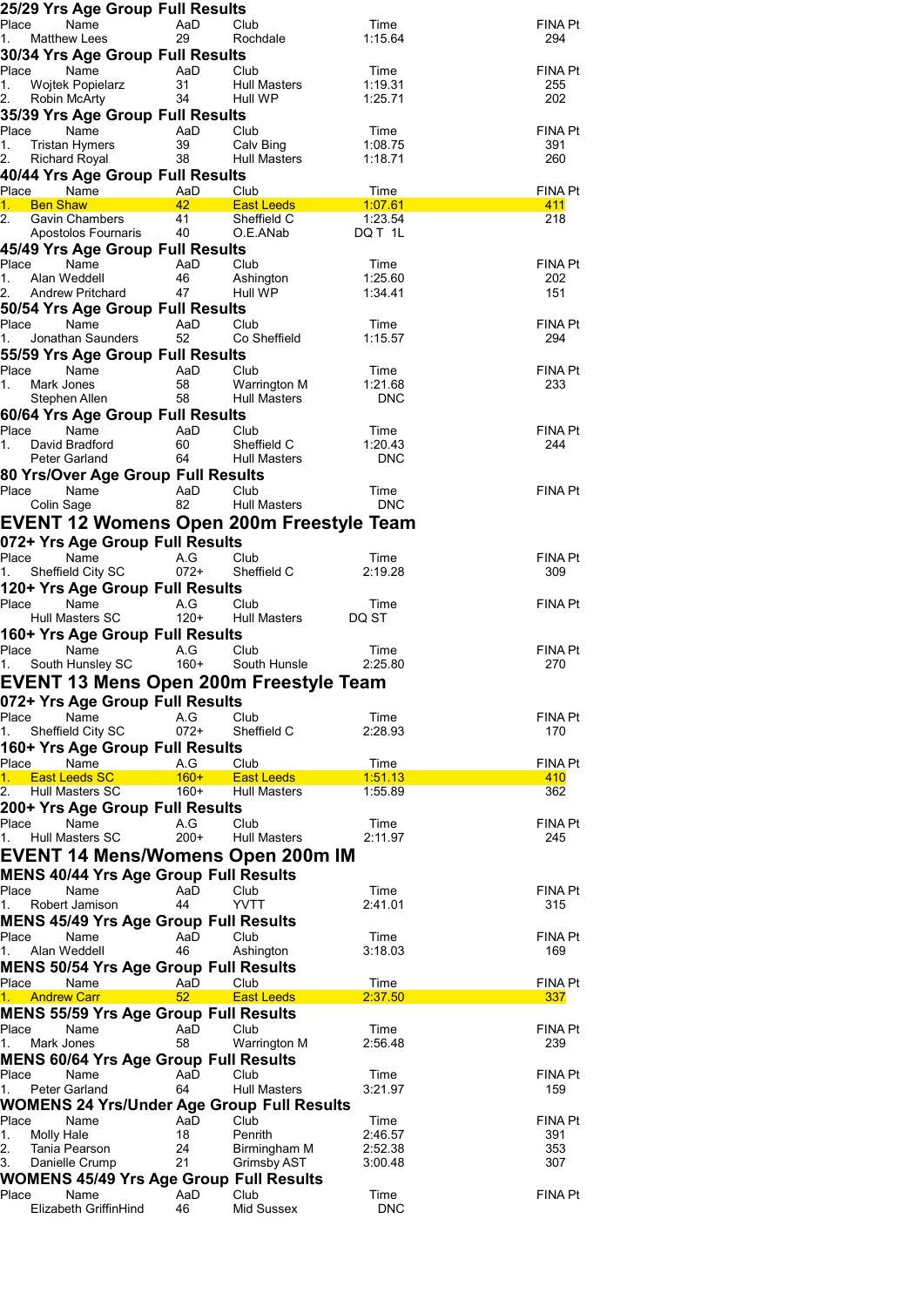|                      | <b>WOMENS 50/54 Yrs Age Group Full Results</b>                   |                 |                                                                  |                    |                          |
|----------------------|------------------------------------------------------------------|-----------------|------------------------------------------------------------------|--------------------|--------------------------|
| Place<br>1.          |                                                                  |                 | Club<br>Co Sheffield                                             | Time<br>3:18.90    | FINA Pt<br>229           |
|                      | <b>WOMENS 65/69 Yrs Age Group Full Results</b>                   |                 |                                                                  |                    |                          |
| Place                | Name                                                             | AaD             | Club                                                             | Time               | <b>FINA Pt</b>           |
| 1.<br>Hilary Crick   |                                                                  | 69              | Billingham                                                       | 4:03.94            | 124                      |
|                      |                                                                  |                 | EVENT 15 Mens/Womens Open 200m Medley Team                       |                    |                          |
|                      | 072+ Yrs Age Group Full Results                                  |                 |                                                                  |                    |                          |
| Place Name           |                                                                  | A.G             | Club                                                             | Time               | FINA Pt                  |
| 1.                   | Sheffield City SC<br>2. City of Sheffield Swim 072+ Co Sheffield | $072+$          | Sheffield C                                                      | 2:09.87<br>2:15.76 |                          |
|                      | 160+ Yrs Age Group Full Results                                  |                 |                                                                  |                    |                          |
| Place                | Name                                                             | A.G             | Club                                                             | Time               | FINA Pt                  |
| 1.                   | Hull Masters SC                                                  | 160+            | Hull Masters                                                     | 2:51.24            |                          |
|                      | 200+ Yrs Age Group Full Results                                  |                 |                                                                  |                    |                          |
| Place<br>1.          | Name<br>Sheffield City SC                                        | A.G             | Club<br>200+ Sheffield C                                         | Time<br>2:35.72    | <b>FINA Pt</b>           |
|                      |                                                                  |                 | EVENT 16 Womens Open 50m Backstroke                              |                    |                          |
|                      | 24 Yrs/Under Age Group Full Results                              |                 |                                                                  |                    |                          |
| Place                | Name                                                             | AaD             | Club                                                             | Time               | FINA Pt                  |
| 1. Holly Glossop     |                                                                  | 19              | Sheffield C                                                      | 41.52              | 236                      |
|                      | 25/29 Yrs Age Group Full Results                                 |                 |                                                                  |                    |                          |
| Place                | Name                                                             | AaD             | Club                                                             | Time               | FINA Pt                  |
| 1. Amy Hicks         |                                                                  | $26 -$          | <b>East Leeds</b><br>2. Katherine Purcell  28 East Leeds   47.35 | $-40.14$           | <b>261</b><br><b>159</b> |
|                      | 30/34 Yrs Age Group Full Results                                 |                 |                                                                  |                    |                          |
| Place Name           |                                                                  | AaD Club        |                                                                  | Time               | FINA Pt                  |
| 1.                   | Lucy Rodwell                                                     | 32              | Sheffield C                                                      | 34.57              | 409                      |
| Jade Oriowo          |                                                                  | 34              | Hull Masters                                                     | 41.37              | 238                      |
|                      | 45/49 Yrs Age Group Full Results                                 |                 |                                                                  |                    |                          |
| Place<br>1.          | Name<br>Samantha Almond                                          | AaD<br>47       | Club<br>South Hunsle                                             | Time<br>39.82      | FINA Pt<br>267           |
|                      | 55/59 Yrs Age Group Full Results                                 |                 |                                                                  |                    |                          |
| Place                |                                                                  | AaD             | Club                                                             | Time               | <b>FINA Pt</b>           |
|                      | ਜਾace Name<br>1. Jean Philipson<br>੨੨ ਪੱਤਰ                       | 55              | South Hunsle                                                     | 45.23              | 182                      |
|                      | 80 Yrs/Over Age Group Full Results                               |                 |                                                                  |                    |                          |
| Place<br>1.          | Name<br>Betty Grayson                                            | AaD<br>83       | Club<br>Hull Masters                                             | Time<br>1:12.39    | <b>FINA Pt</b><br>44     |
|                      |                                                                  |                 | <b>EVENT 17 Mens Open 50m Backstroke</b>                         |                    |                          |
|                      | 24 Yrs/Under Age Group Full Results                              |                 |                                                                  |                    |                          |
| Place                | Name                                                             | AaD             | Club                                                             | Time               | FINA Pt                  |
| 1.<br>Thomas Day     |                                                                  | 19              | Co Sheffield                                                     | 31.63              | 346                      |
| Joseph Clark         |                                                                  | 24              | Sheffield C                                                      | 1:18.47            | 22                       |
|                      | 30/34 Yrs Age Group Full Results                                 |                 |                                                                  |                    |                          |
| 1.                   | Place Name AaD Club<br>Wojtek Popielarz                          | 31              | Hull Masters                                                     | Time<br>37.35      | FINA Pt<br>210           |
|                      | 35/39 Yrs Age Group Full Results                                 |                 |                                                                  |                    |                          |
| Place                | Name                                                             | AaD             | Club                                                             | Time               | FINA Pt                  |
| 1.                   | David Stainforth                                                 | 38              | <b>Hull Masters</b>                                              | 32.61              | 316                      |
| <b>Richard Royal</b> |                                                                  | 38              | <b>Hull Masters</b>                                              | 36.38              | 227                      |
| Place                | 40/44 Yrs Age Group Full Results<br>Name                         | AaD             | Club                                                             | Time               | FINA Pt                  |
| 1.                   | <b>Gavin Chambers</b>                                            | 41              | Sheffield C                                                      | 40.18              | 169                      |
|                      | Apostolos Fournaris 40                                           |                 | O.E.ANab                                                         | <b>DNC</b>         |                          |
|                      | 50/54 Yrs Age Group Full Results                                 |                 |                                                                  |                    |                          |
| Place                | Name                                                             | AaD             | Club                                                             | Time<br>36.12      | FINA Pt                  |
| 1.                   | Jonathan Saunders<br>55/59 Yrs Age Group Full Results            | 52              | Co Sheffield                                                     |                    | 232                      |
| Place                | Name                                                             | AaD             | Club                                                             | Time               | FINA Pt                  |
| 1.<br>Stephen Allen  |                                                                  | 58              | Hull Masters                                                     | 33.73              | 285                      |
| 2.<br>Mark Jones     |                                                                  | 58              | Warrington M                                                     | 38.98              | 185                      |
|                      | 60/64 Yrs Age Group Full Results                                 |                 |                                                                  |                    |                          |
| Place<br>1.          | Name<br>David Bradford                                           | AaD<br>60       | Club<br>Sheffield C                                              | Time<br>39.62      | FINA Pt<br>176           |
|                      | 80 Yrs/Over Age Group Full Results                               |                 |                                                                  |                    |                          |
| Place                | Name                                                             | AaD             | Club                                                             | Time               | FINA Pt                  |
| 1.<br>Colin Sage     |                                                                  | 82              | <b>Hull Masters</b>                                              | 52.43              | 76                       |
|                      |                                                                  |                 | EVENT 18 Mens/Womens Open 200m Freestyle                         |                    |                          |
|                      | <b>MENS 24 Yrs/Under Age Group Full Results</b>                  |                 |                                                                  |                    |                          |
| Place                | Name                                                             | AaD             | Club                                                             | Time               | FINA Pt                  |
| 1.                   | Joshua Appleton                                                  | 19 <sup>°</sup> | <b>East Leeds</b>                                                | 2:13.97            | 408                      |
|                      | <b>MENS 35/39 Yrs Age Group Full Results</b>                     |                 |                                                                  |                    |                          |
| Place<br>1.          | Name<br><b>Tristan Hymers</b>                                    | AaD<br>39       | Club<br>Calv Bing                                                | Time<br>2:09.40    | FINA Pt<br>452           |
| 2.<br>Richard Royal  |                                                                  | 38              | Hull Masters                                                     | 2:36.52            | 255                      |
|                      | <b>MENS 40/44 Yrs Age Group Full Results</b>                     |                 |                                                                  |                    |                          |
| Place                | Name                                                             | AaD             | Club                                                             | Time               | FINA Pt                  |
| 1.                   | Robert Jamison                                                   | 44              | YVTT                                                             | 2:13.88            | 408                      |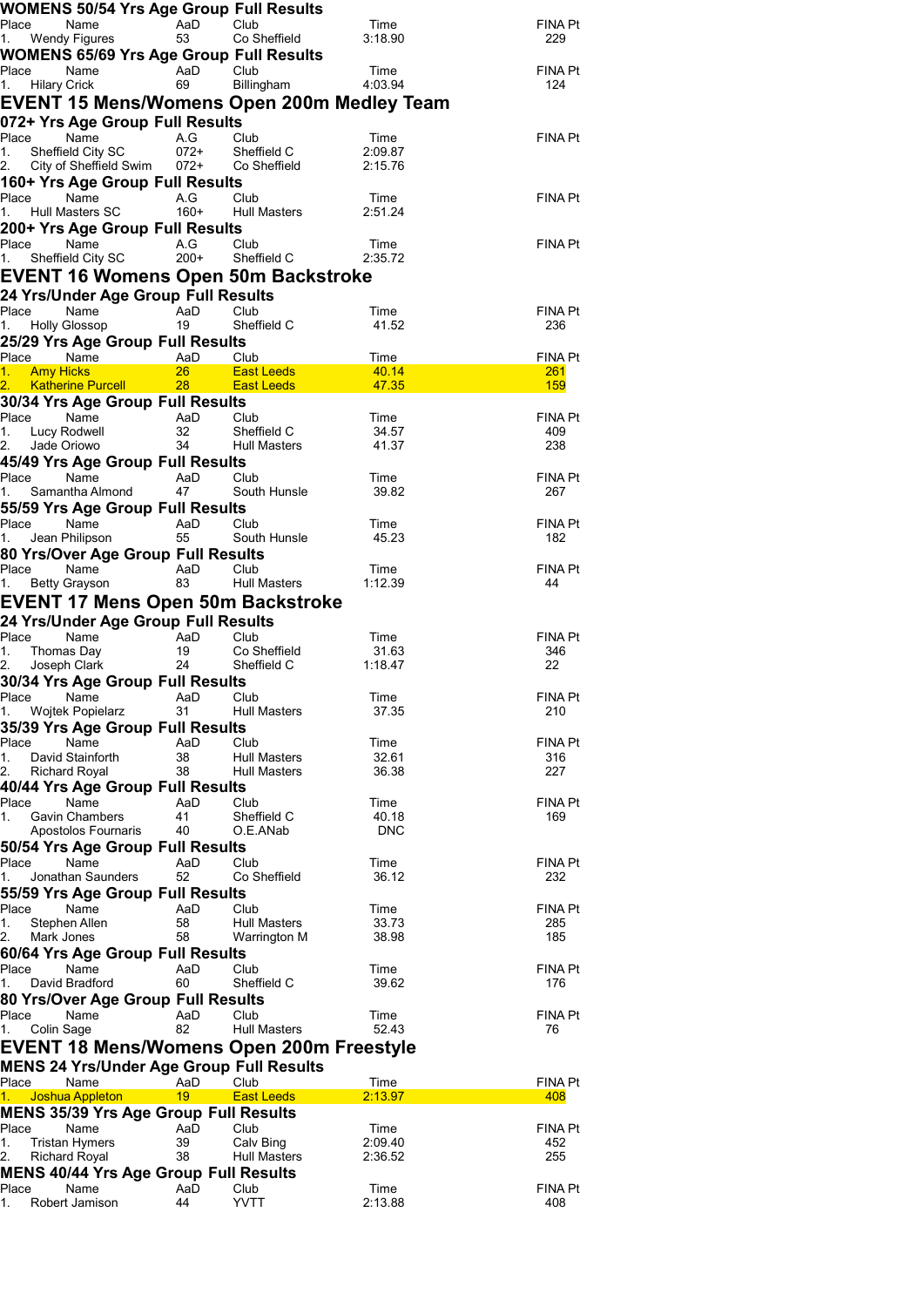|                                        | <b>MENS 45/49 Yrs Age Group Full Results</b>           |                 |                                                   |                    |                       |
|----------------------------------------|--------------------------------------------------------|-----------------|---------------------------------------------------|--------------------|-----------------------|
| Place<br>1.                            | Name<br>Matthew Rudd                                   | AaD<br>45       | Club<br><b>Hull Masters</b>                       | Time<br>2:30.98    | FINA Pt<br>285        |
| 2.<br>Alan Weddell                     |                                                        | 46              | Ashington                                         | 2:54.14            | 185                   |
|                                        | <b>MENS 55/59 Yrs Age Group Full Results</b>           |                 |                                                   |                    |                       |
| Place                                  | Name                                                   | AaD             | Club                                              | Time               | FINA Pt               |
| 1.<br>Mark Jones<br>2.<br>Richard Ward |                                                        | 58<br>59        | Warrington M<br>Pocklington                       | 2:30.50<br>2:53.78 | 287<br>186            |
|                                        | <b>MENS 60/64 Yrs Age Group Full Results</b>           |                 |                                                   |                    |                       |
| Place                                  | Name                                                   | AaD             | Club                                              | Time               | FINA Pt               |
| lan Whyte                              |                                                        | 64              | Co Sund'land                                      | <b>DNC</b>         |                       |
|                                        |                                                        |                 | <b>WOMENS 24 Yrs/Under Age Group Full Results</b> |                    |                       |
| Place                                  | Name                                                   | AaD             | Club                                              | Time               | FINA Pt               |
| 1.<br>2.                               | Tania Pearson<br><b>Holly Glossop</b>                  | 24<br>19        | Birmingham M<br>Sheffield C                       | 2:36.82<br>2:36.86 | 352<br>352            |
|                                        | <b>WOMENS 25/29 Yrs Age Group Full Results</b>         |                 |                                                   |                    |                       |
| Place                                  | Name                                                   | AaD             | Club                                              | Time               | FINA Pt               |
| 1.                                     | Katie WalkerStabeler                                   | 29              | <b>Hull Masters</b>                               | 2:15.64            | 544                   |
|                                        | <b>WOMENS 30/34 Yrs Age Group Full Results</b>         |                 |                                                   |                    |                       |
| Place                                  | Name                                                   | AaD             | Club                                              | Time               | FINA Pt               |
| $1_{-}$<br>Sarah Hulme                 |                                                        | 33              | South Hunsle                                      | 2:51.19            | 270                   |
| Place                                  | <b>WOMENS 45/49 Yrs Age Group Full Results</b><br>Name | AaD             | Club <sup>1</sup>                                 | Time               | FINA Pt               |
| 1.                                     | Jayne Blizzard                                         | 45              | King'f Scar                                       | 2:39.71            | 333                   |
|                                        | <b>WOMENS 50/54 Yrs Age Group Full Results</b>         |                 |                                                   |                    |                       |
| Place                                  | Name                                                   | AaD             | Club                                              | Time               | FINA Pt               |
| 1.                                     | <b>Wendy Figures</b>                                   | 53              | Co Sheffield                                      | 3:30.84            | 145                   |
|                                        | <b>WOMENS 60/64 Yrs Age Group Full Results</b>         |                 |                                                   |                    |                       |
| Place<br>1.                            | Name<br>Margaret Smith                                 | AaD<br>60       | Club<br>Co Milton K                               | Time<br>2:47.40    | FINA Pt<br>289        |
|                                        |                                                        |                 | <b>EVENT 19 Womens Open 100m Butterfly</b>        |                    |                       |
|                                        |                                                        |                 |                                                   |                    |                       |
| Place                                  | 24 Yrs/Under Age Group Full Results<br>Name            | AaD             | Club                                              | Time               | FINA Pt               |
| 1.                                     | Tania Pearson                                          | 24              | Birmingham M                                      | 1:21.21            | 304                   |
|                                        | 25/29 Yrs Age Group Full Results                       |                 |                                                   |                    |                       |
| Place                                  | Name                                                   | AaD             | Club                                              | Time               | FINA Pt               |
| 1.                                     | <b>Katherine Purcell</b>                               | 28 <sup>°</sup> | <b>East Leeds</b>                                 | 1.46.11            | <b>136</b>            |
|                                        | 55/59 Yrs Age Group Full Results                       |                 |                                                   |                    |                       |
| Place<br>1.                            | Name<br>Jean Philipson                                 | AaD<br>55       | Club<br>South Hunsle                              | Time<br>1:41.65    | FINA Pt<br>155        |
|                                        |                                                        |                 |                                                   |                    |                       |
|                                        |                                                        |                 |                                                   |                    |                       |
|                                        | <b>EVENT 20 Mens Open 100m Butterfly</b>               |                 |                                                   |                    |                       |
|                                        | 24 Yrs/Under Age Group Full Results                    |                 |                                                   |                    |                       |
| Place<br>1.                            | Name<br>Robert Burton                                  | AaD<br>20       | Club<br>Sheffield C                               | Time<br>59.58      | <b>FINA Pt</b><br>525 |
| 2.                                     | <b>Ryan Borthwick</b>                                  | 24              | Co Sheffield                                      | 1:00.14            | 510                   |
| 3.                                     | <b>Joshua Appleton</b>                                 | 19              | <b>East Leeds</b>                                 | 1:14.11            | 273                   |
| 4.                                     | Joseph Markham                                         | 22              | Sheffield C                                       | 1:14.83            | 265                   |
| Place                                  | 25/29 Yrs Age Group Full Results<br>Name               |                 | Club                                              |                    |                       |
| 1.                                     | <b>Matthew Lees</b>                                    | AaD<br>29       | Rochdale                                          | Time<br>1:14.03    | FINA Pt<br>273        |
|                                        | 35/39 Yrs Age Group Full Results                       |                 |                                                   |                    |                       |
| Place                                  | Name                                                   | AaD             | Club                                              | Time               | FINA Pt               |
| 1.                                     | <b>James Barwick</b>                                   | 36              | <b>East Leeds</b>                                 | 1:11.30            | 306                   |
|                                        | 40/44 Yrs Age Group Full Results                       |                 |                                                   |                    |                       |
| Place<br><b>Ben Shaw</b><br>1.         | Name                                                   | AaD<br>42       | Club<br><b>East Leeds</b>                         | Time<br>1:07.87    | FINA Pt<br>355        |
|                                        | 50/54 Yrs Age Group Full Results                       |                 |                                                   |                    |                       |
| Place                                  | Name                                                   | AaD             | Club                                              | Time               | FINA Pt               |
| <b>Andrew Carr</b>                     |                                                        | 52 <sub>2</sub> | <b>East Leeds</b>                                 | DQ SA              |                       |
|                                        | 55/59 Yrs Age Group Full Results                       |                 |                                                   |                    |                       |
| Place                                  | Name                                                   | AaD             | Club                                              | Time               | FINA Pt               |
| Mark Jones<br>1.                       |                                                        | 58              | Warrington M                                      | 1:25.25            | 179                   |
|                                        |                                                        |                 | EVENT 21 Womens Open 50m Breaststroke             |                    |                       |
|                                        | 24 Yrs/Under Age Group Full Results                    |                 |                                                   |                    |                       |
| Place<br>Molly Hale<br>1.              | Name                                                   | AaD<br>18       | Club<br>Penrith                                   | Time<br>41.38      | <b>FINA Pt</b><br>331 |
| 2.<br>Harriet Smith                    |                                                        | 24              | Co Sheffield                                      | 42.70              | 301                   |
|                                        | 25/29 Yrs Age Group Full Results                       |                 |                                                   |                    |                       |
| Place                                  | Name                                                   | AaD             | Club                                              | Time               | FINA Pt               |
| <b>Amy Hicks</b><br>1. .               |                                                        | 26              | <b>East Leeds</b>                                 | 45.48              | <b>249</b>            |
|                                        | 35/39 Yrs Age Group Full Results                       |                 |                                                   |                    |                       |
| Place<br>1.                            | Name                                                   | AaD<br>35       | Club<br><b>Bo Kirklees</b>                        | Time<br>40.02      | FINA Pt<br>366        |
| Vicky Hewick<br>2.                     | Beatrix Langara                                        | 38              | <b>Hull Masters</b>                               | 44.73              | 262                   |
|                                        | 45/49 Yrs Age Group Full Results                       |                 |                                                   |                    |                       |
| Place<br>1.                            | Name<br>Samantha Almond                                | AaD<br>47       | Club<br>South Hunsle                              | Time<br>40.69      | FINA Pt<br>348        |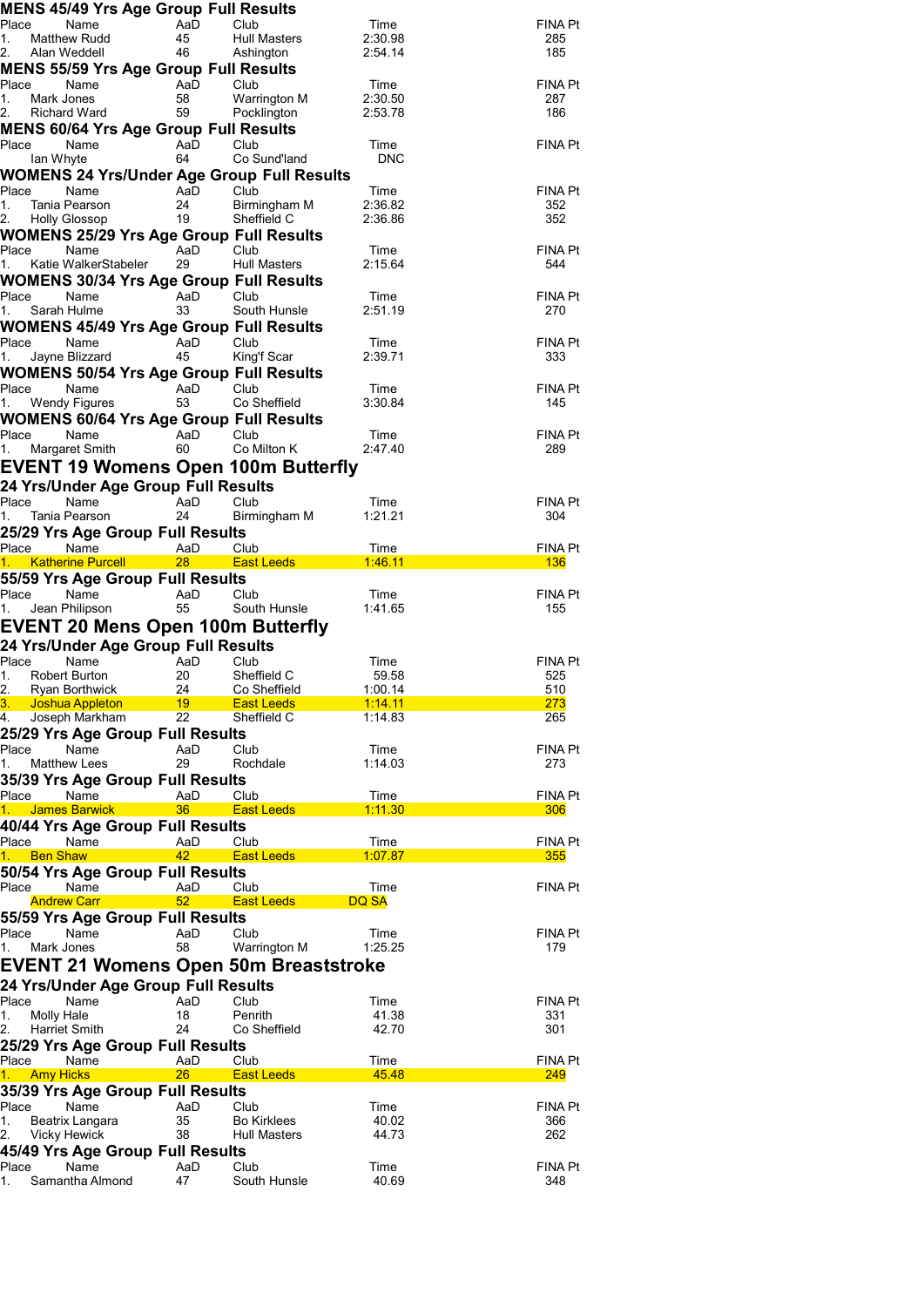| 50/54 Yrs Age Group Full Results             |                       |                                          |                    |                |
|----------------------------------------------|-----------------------|------------------------------------------|--------------------|----------------|
| Place<br>Name                                | AaD                   | Club                                     | Time               | FINA Pt        |
| 1.<br>Wendy Figures                          | 53                    | Co Sheffield                             | 45.61              | 247            |
| 65/69 Yrs Age Group Full Results             |                       |                                          |                    |                |
| Place<br>Name<br>1.                          | AaD<br>69             | Club<br>Billingham                       | Time<br>51.58      | FINA Pt<br>171 |
| <b>Hilary Crick</b>                          |                       |                                          |                    |                |
| <b>EVENT 22 Mens Open 50m Breaststroke</b>   |                       |                                          |                    |                |
| 24 Yrs/Under Age Group Full Results          |                       |                                          |                    |                |
| Place<br>Name<br>Thomas Day<br>1.            | AaD<br>19             | Club<br>Co Sheffield                     | Time<br>35.02      | FINA Pt<br>374 |
| 30/34 Yrs Age Group Full Results             |                       |                                          |                    |                |
| Place<br>Name                                | AaD                   | Club                                     | Time               | FINA Pt        |
| 1.<br>Wojtek Popielarz                       | 31                    | <b>Hull Masters</b>                      | 40.46              | 243            |
| 35/39 Yrs Age Group Full Results             |                       |                                          |                    |                |
| Place Name                                   | AaD                   | Club                                     | Time               | FINA Pt        |
| David Stainforth<br>1.                       | 38                    | <b>Hull Masters</b>                      | 37.32              | 309            |
| 2. Richard Royal                             | 38                    | <b>Hull Masters</b>                      | 40.77              | 237            |
| 40/44 Yrs Age Group Full Results             |                       |                                          |                    |                |
| Place<br>Name<br>1. Ben Shaw                 | AaD<br>42             | Club<br><b>East Leeds</b>                | Time<br>34.91      | FINA Pt        |
| Gavin Chambers                               | 41                    | Sheffield C                              | DNC                | 378            |
| 45/49 Yrs Age Group Full Results             |                       |                                          |                    |                |
| Place<br>Name                                | AaD                   | Club                                     | Time               | FINA Pt        |
| 1.<br>Matthew Rudd                           | 45                    | <b>Hull Masters</b>                      | 39.21              | 267            |
| 2.<br>Alan Weddell                           | 46                    | Ashington                                | 39.45              | 262            |
| 55/59 Yrs Age Group Full Results             |                       |                                          |                    |                |
| Place<br>Name                                | AaD                   | Club                                     | Time               | FINA Pt        |
| 1.<br>Mark Jones                             | 58                    | Warrington M                             | 42.04              | 216            |
| 60/64 Yrs Age Group Full Results             |                       |                                          |                    |                |
| Place<br>Name<br>1.<br>David Bradford        | AaD<br>60             | Club<br>Sheffield C                      | Time<br>39.98      | FINA Pt<br>251 |
| 2. Peter Garland                             | 64                    | Hull Masters                             | 40.28              | 246            |
| 80 Yrs/Over Age Group Full Results           |                       |                                          |                    |                |
| Place<br>Name                                | AaD                   | Club                                     | Time               | FINA Pt        |
| Colin Sage<br>1.                             | 82                    | <b>Hull Masters</b>                      | 53.49              | 105            |
| EVENT 23 Womens Open 100m Freestyle          |                       |                                          |                    |                |
| 24 Yrs/Under Age Group Full Results          |                       |                                          |                    |                |
| Place<br>Name                                | AaD                   | Club                                     | Time               | FINA Pt        |
| Harriet Smith<br>1.                          | 24                    | Co Sheffield                             | 1:10.98            | 368            |
| 2.<br><b>Holly Glossop</b>                   | 19                    | Sheffield C                              | 1:12.09            | 352            |
| Danielle Crump                               | 21                    | Grimsby AST                              | 1:13.81            | 328            |
| 25/29 Yrs Age Group Full Results             |                       |                                          |                    |                |
| Place<br>Name                                | AaD                   | Club                                     | Time               | FINA Pt        |
| Katie WalkerStabeler<br>1.<br>2. Amy Hicks   | 29<br>26 <sup>2</sup> | <b>Hull Masters</b><br><b>East Leeds</b> | 1:01.35<br>1:18.48 | 571<br>272     |
| 3. Katherine Purcell 28 East Leeds           |                       |                                          | 1:30.91            | 175            |
| 30/34 Yrs Age Group Full Results             |                       |                                          |                    |                |
| Place<br>Name                                | AaD                   | Club                                     | Time               | FINA Pt        |
| 1.<br>Jade Oriowo                            | 34                    | Hull Masters                             | 1:14.52            | 318            |
| 2.<br>Sarah Hulme                            | 33                    | South Hunsle                             | 1:17.59            | 282            |
| 35/39 Yrs Age Group Full Results             |                       |                                          |                    |                |
| Place<br>Name                                | AaD                   | Club                                     | Time               | FINA Pt        |
| <b>Vicky Hewick</b><br>1.                    | 38                    | Hull Masters                             | 1:14.97            | 313            |
| 45/49 Yrs Age Group Full Results             |                       |                                          |                    |                |
| Place<br>Name<br>Jayne Blizzard<br>1.        | AaD<br>45             | Club<br>King'f Scar                      | Time<br>1:14.77    | FINA Pt<br>315 |
| Janice Craig                                 | 47                    | Milngavie &B                             | <b>DNC</b>         |                |
| 50/54 Yrs Age Group Full Results             |                       |                                          |                    |                |
| Place<br>Name                                | AaD                   | Club                                     | Time               | FINA Pt        |
| <b>Elaine Craig</b>                          | 51                    | Milngavie &B                             | <b>DNC</b>         |                |
| 55/59 Yrs Age Group Full Results             |                       |                                          |                    |                |
| Place<br>Name                                | AaD                   | Club                                     | Time               | FINA Pt        |
| Carol James<br>1.                            | 58                    | Sheffield C                              | 1:29.77            | 182            |
| 60/64 Yrs Age Group Full Results             |                       |                                          |                    |                |
| Place<br>Name                                | AaD                   | Club                                     | Time               | FINA Pt        |
| Margaret Smith<br>1.                         | 60                    | Co Milton K                              | 1:13.58            | 331            |
| EVENT 24 Mens Open 100m Freestyle            |                       |                                          |                    |                |
| 24 Yrs/Under Age Group Full Results          |                       |                                          |                    |                |
| Place<br>Name                                | AaD                   | Club                                     | Time               | FINA Pt        |
| <b>Robert Burton</b><br>1.                   | 20                    | Sheffield C                              | 55.87              | 520            |
| 2.<br>Ryan Borthwick<br>3.<br>Joseph Markham | 24<br>22              | Co Sheffield<br>Sheffield C              | 56.61<br>1:02.49   | 500<br>371     |
| 4.<br>Joshua Appleton                        | 19                    | <b>East Leeds</b>                        | <u>1:02.83</u>     | 365            |
| 5.<br>Sean Husband                           | 21                    | <b>BUCS</b>                              | 1:11.73            | 245            |
| 6.<br>Joseph Clark                           | 24                    | Sheffield C                              | 2:12.13            | 39             |
| 25/29 Yrs Age Group Full Results             |                       |                                          |                    |                |
| Name<br>Place                                | AaD                   | Club                                     | Time               | FINA Pt        |
| <b>Matthew Lees</b><br>1.                    | 29                    | Rochdale                                 | 1:04.80            | 333            |
| Alexander Thompson<br>2.                     | 27                    | Sheffield C                              | 1:17.88            | 192            |